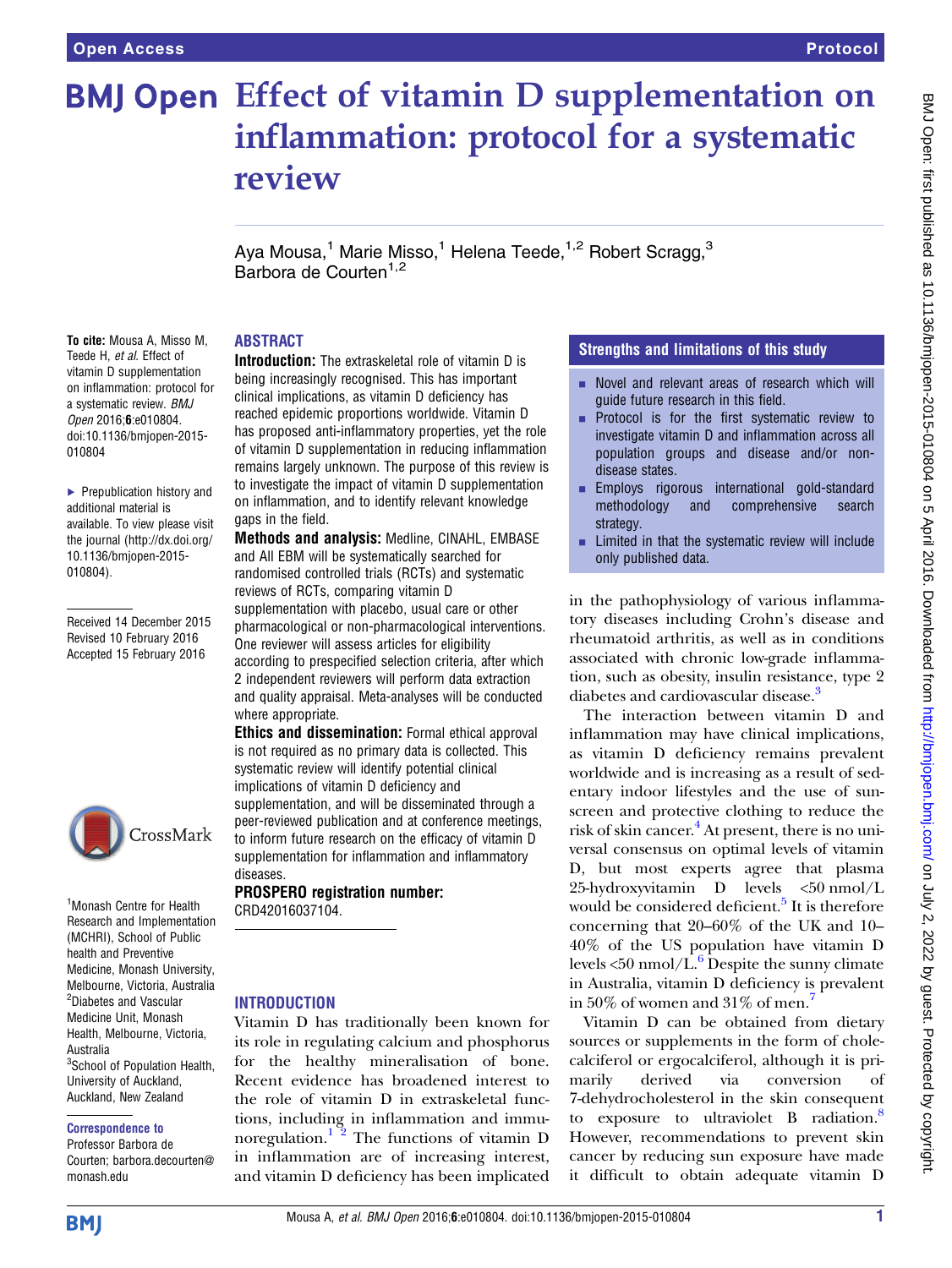through sun exposure, and limited foods have naturally high vitamin D levels, or are vitamin D fortified.<sup>4</sup>

Following ingestion or cutaneous synthesis, vitamin D is hydroxylated by the liver into 25-hydroxyvitamin  $D_2$  or  $D_3$  (25OHD) and is then converted to its biologically active form (1,25-dihydroxyvitamin  $D_2/D_3$  or 1,25OHD, for short) via a second hydroxylation in the kidney by  $25OHD-1\alpha$ -hydroxylase (CYP27B1).<sup>[9](#page-4-0)</sup> 1,25OHD functions as a steroid hormone and binds to a nuclear vitamin D receptor (VDR) which has recently been found in nearly all tissue cells, including most inflammatory cells, with particularly high VDR levels in dendritic cells, macrophages and T and B lymphocytes, thus supporting the notion that vitamin D may have a role in inflamma-tory and immune responses.<sup>[10](#page-4-0)</sup>

Several studies have attempted to delineate the effects of vitamin D on inflammatory cells and processes. In vitro, vitamin D has been shown to promote monocyte differentiation to macrophages, preventing them from releasing inflammatory cytokines and reducing their ability to present antigens to lymphocytes by inhibiting cell surface expression of the class 2 major histocompati-bility complex (MHC-II) molecule.<sup>[2](#page-4-0)</sup> Vitamin D also suppresses the proliferation and stimulatory abilities of T cells and monocytes, and downregulates proinflammatory cytokines, including C reactive protein (CRP), tumour necrosis factor α (TNFα), interleukin (IL) 6, IL-1 and IL-8, while upregulating anti-inflammatory cytokines such as  $IL-10<sup>2</sup>$  In vitro data has also shown associations between absence of the VDR and increased nuclear factor κB (NFκB) activity, a transcription factor with a key role in immunomodulation, and in the pathophysiology of several inflammatory diseases and chronic inflammatory states. $\frac{11}{1}$  $\frac{11}{1}$  $\frac{11}{1}$  The reverse was also evident, where vitamin D was shown to prevent NFKB translocation and weaken its activity. $11$ 

In vivo studies using animal models have shown that supplementation with 1,25OHD prevented the development of inflammatory arthritis, type 1 diabetes and auto-immune encephalomyelitis and thyroiditis.<sup>[12](#page-4-0)–15</sup> Administration of 1,25OHD to non-obese, non-diabetic mice also modulated chemokine and cytokine expres-sion and prevented diabetes.<sup>[16](#page-4-0)</sup> Conversely, VDR knockout mice developed severe diarrhoea and rectal bleeding, suggesting that vitamin D deficiency may compromise the integrity of the intestinal mucosal barrier, thereby increasing susceptibility to mucosal damage and development of inflammatory bowel disease.<sup>[17](#page-4-0)</sup>

Human observational studies have frequently reported that higher vitamin D levels were associated with lower inflammatory markers including CRP, IL-6 and TNF $\alpha$  in healthy populations,  $18-20$  $18-20$  and in those with proinflammatory conditions, such as diabetes, arteriosclerosis and inflammatory polyarthritis.<sup>[3](#page-4-0)</sup> Vitamin D has also been associated with adipocytokines, with studies showing inverse correlations between vitamin D and  $leptin, ^{21}$   $22$  and positive correlations between vitamin D and adiponectin. $^{22}$   $^{23}$  This latter action of

vitamin D is thought to occur partly via down-regulating IL-6 since IL-6 has been shown to inhibit adiponectin gene expression.[23 24](#page-4-0)

It is biologically plausible that sufficient vitamin D levels may be important in modulating inflammatory processes, and this seems to be supported by various experimental and observational studies. $1^2$  However, observational studies are limited given their high risk of bias and inability to establish causation or directionality. Moreover, randomised controlled trials (RCTs) and systematic reviews of RCTs to date have focused on specific population groups, such as children,  $25\frac{26}{10}$  or inflammatory conditions, such as obesity, inflammatory bowel disease and chronic obstructive pulmonary disease.<sup>[27](#page-4-0)-30</sup> Thus, there remains a gap in knowledge of the effects of vitamin D supplementation on inflammatory markers or states across the wider general population. This systematic review, therefore, aims to address this gap by identifying and comprehensively synthesising evidence evaluating the effect of vitamin D supplementation on inflammation in all population groups.

## SYSTEMATIC REVIEW QUESTION

- ▸ Is vitamin D supplementation effective for treatment of inflammation (versus placebo or usual care)?
- ▸ Is vitamin D supplementation better than other nonpharmacological or pharmacological interventions for treatment of inflammation?

## METHODS/DESIGN

Rigorous international gold-standard methodology will be adopted in this review, $31 \frac{32}{2}$  and will conform to the reporting standards of the Preferred Reporting Items for Systematic Reviews and Meta-analyses (PRISMA). This systematic review has been registered on PROSPERO under the identification code: CRD42016037104.

#### Eligibility criteria

Selection criteria using the PICO (Population, Intervention, Comparison, Outcomes) framework in [table 1](#page-2-0) established a priori will be used to determine eligibility of articles.

## SEARCH STRATEGY

A systemic search will be developed using relevant search terms (see online supplementary file 1) in accordance with the selection criteria (table 1), and the following electronic databases will be used:

- ▸ MEDLINE via OVID;
- ▸ MEDLINE in-process and other non-indexed citations via OVID;
- ▸ CINAHL;
- ▸ EMBASE via OVID;
- ▸ All Evidence Based Medicine (EBM) Reviews via OVID incorporating: The Cochrane Library; Cochrane Database of Systematic Reviews (Cochrane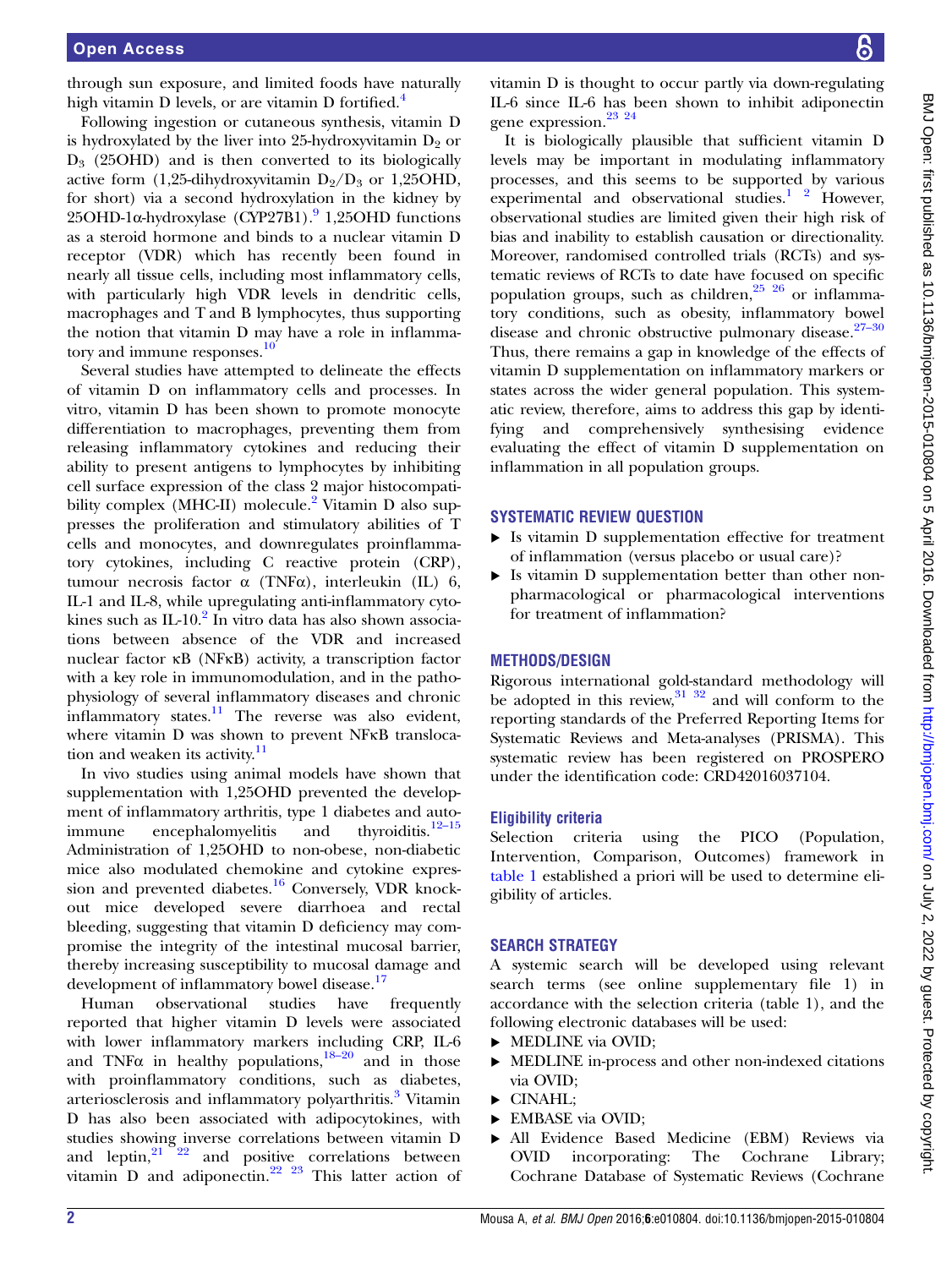<span id="page-2-0"></span>

| PICO for study inclusion<br>Table 1                                                                                                                  |                                                                                                                                                                                                                        |                                                                                                              |                                                                                                                                                                                                                                                                                     |
|------------------------------------------------------------------------------------------------------------------------------------------------------|------------------------------------------------------------------------------------------------------------------------------------------------------------------------------------------------------------------------|--------------------------------------------------------------------------------------------------------------|-------------------------------------------------------------------------------------------------------------------------------------------------------------------------------------------------------------------------------------------------------------------------------------|
| Participants (P)                                                                                                                                     | Intervention (I)                                                                                                                                                                                                       | <b>Comparison (C)</b>                                                                                        | Outcomes (O)                                                                                                                                                                                                                                                                        |
| Inclusion criteria<br>Males and females of<br>any age, ethnicity,<br>socioeconomic status,<br>geographic area,<br>comorbidity or pregnancy<br>status | Vitamin $D_2$ and/or vitamin $D_3$<br>supplementation, administered<br>in any form (intravenous,<br>intramuscular, or oral), alone<br>or combined with other<br>intervention/s, of any dosage,<br>and for any duration | Placebo or usual care. Any<br>other non-pharmacological<br>interventions or<br>pharmacological interventions | Inflammatory biomarkers<br>including, but not limited to:<br>all interleukins, all TNF $\alpha$ ,<br>$TGF-\beta1, hs/CRP, MCP-1,$<br>ADMA, PAI-1, SAA, IFNy,<br>$NFKB$ , MIF, ICAMs,<br>fibrinogen, MMPs,<br>adipocytokines: leptin,<br>resistin, visfatin, adiponectin,<br>omentin |
| Exclusion criteria                                                                                                                                   |                                                                                                                                                                                                                        |                                                                                                              |                                                                                                                                                                                                                                                                                     |
| None                                                                                                                                                 | Studies without vitamin D<br>supplementation                                                                                                                                                                           |                                                                                                              |                                                                                                                                                                                                                                                                                     |
| Study type                                                                                                                                           | Systematic reviews of RCTs and RCTs                                                                                                                                                                                    |                                                                                                              |                                                                                                                                                                                                                                                                                     |
| Language                                                                                                                                             | No limit                                                                                                                                                                                                               |                                                                                                              |                                                                                                                                                                                                                                                                                     |
| Year of publication                                                                                                                                  | No limit                                                                                                                                                                                                               |                                                                                                              |                                                                                                                                                                                                                                                                                     |

ADMA, assymetric dimethylarginine; hsCRP, high sensitivity C reactive protein; ICAMs, intracelleular adhesion molecules; IFN $_\gamma$ , interferon  $\gamma$ ; MCP-1, monocyte chemotactic protein 1; MIF, macrophage migration inhibitory factor; MMPs, matrix metalloproteinases; NFκB, nuclear factor κB; PAI-1, plasminogen activator inhibitor 1; RCT, randomised controlled trial; SAA, serum amyloid A; TGF-β1, tumour growth factor 1; TNFα, tumour necrosis factor α.

Reviews); Database of Abstracts of Reviews of Effects (Other Reviews); Cochrane Central Register of Controlled Trials (Clinical Trials); Cochrane Database of Methodology Reviews (Methods Reviews); The Cochrane Methodology Register (Methods Studies); Health Technology Assessment Database (Technology Assessments); NHS Economic Evaluation Database (Economic Evaluations); and ACP Journal Club.

Bibliographies of relevant studies identified by the search strategy and relevant reviews/meta-analyses will also be searched for identification of additional studies. Corresponding authors of any included trials where required data are not presented will be contacted to provide deidentified data (aggregated effect measures) for the purpose of meta-analysis, if deemed appropriate. To identify unpublished studies we will also search the National Institute of Health Clinical Trials Register [\(https://clinicaltrials.gov/](https://clinicaltrials.gov/)) and the Australian New Zealand Clinical Trials registries ([https://www.anzctr.](https://www.anzctr.org.au) [org.au](https://www.anzctr.org.au)).

# Inclusion of studies

To determine the literature to be assessed further, one reviewer will scan the titles, abstract sections and keywords of every record retrieved by the search strategy using the selection criteria described in table 1, and in consultation with a second reviewer. Disagreement between reviewers about whether a study meets the inclusion criteria will be resolved by discussion. Where consensus is not reached, a third reviewer will be consulted to reach a decision. A pilot test of the selection criteria will be conducted on 3–5 articles in order to refine and clarify the criteria prior to screening.

Full articles will be retrieved for further assessment if the information given suggests that the study meets the selection criteria. Where there is any doubt regarding eligibility from information provided in the title and abstract, the full article will be retrieved for clarification. Studies excluded based on full text will be tabulated with the reason/s for their exclusion.

# Quality appraisal of the evidence

Methodological quality, in terms of risk of bias, of the included studies will be assessed at the study level by two independent reviewers using criteria developed a priori, as outlined in the Monash Centre for Health Research and Implementation critical appraisal template.<sup>[33](#page-4-0)</sup> Individual quality items will be investigated using a descriptive component approach that includes items such as conflict of interest of authors, presence of prespecified selection criteria, methods of randomisation and allocation of participants to study groups, blinding of participants, carers, investigators or outcome assessors, methods of outcome assessment and reporting, and statistical issues, such as powering and methods of data analysis (see online supplementary file 2). Any disagreement or uncertainty will be resolved by discussion among review authors to reach a consensus. Using this approach, each study will be allocated a risk of bias rating. $33$ 

# Data extraction

Data will be extracted from all included studies by two independent reviewers using a specifically developed data extraction form in line with the selection criteria and outcomes of interest (table 1). Both reviewers will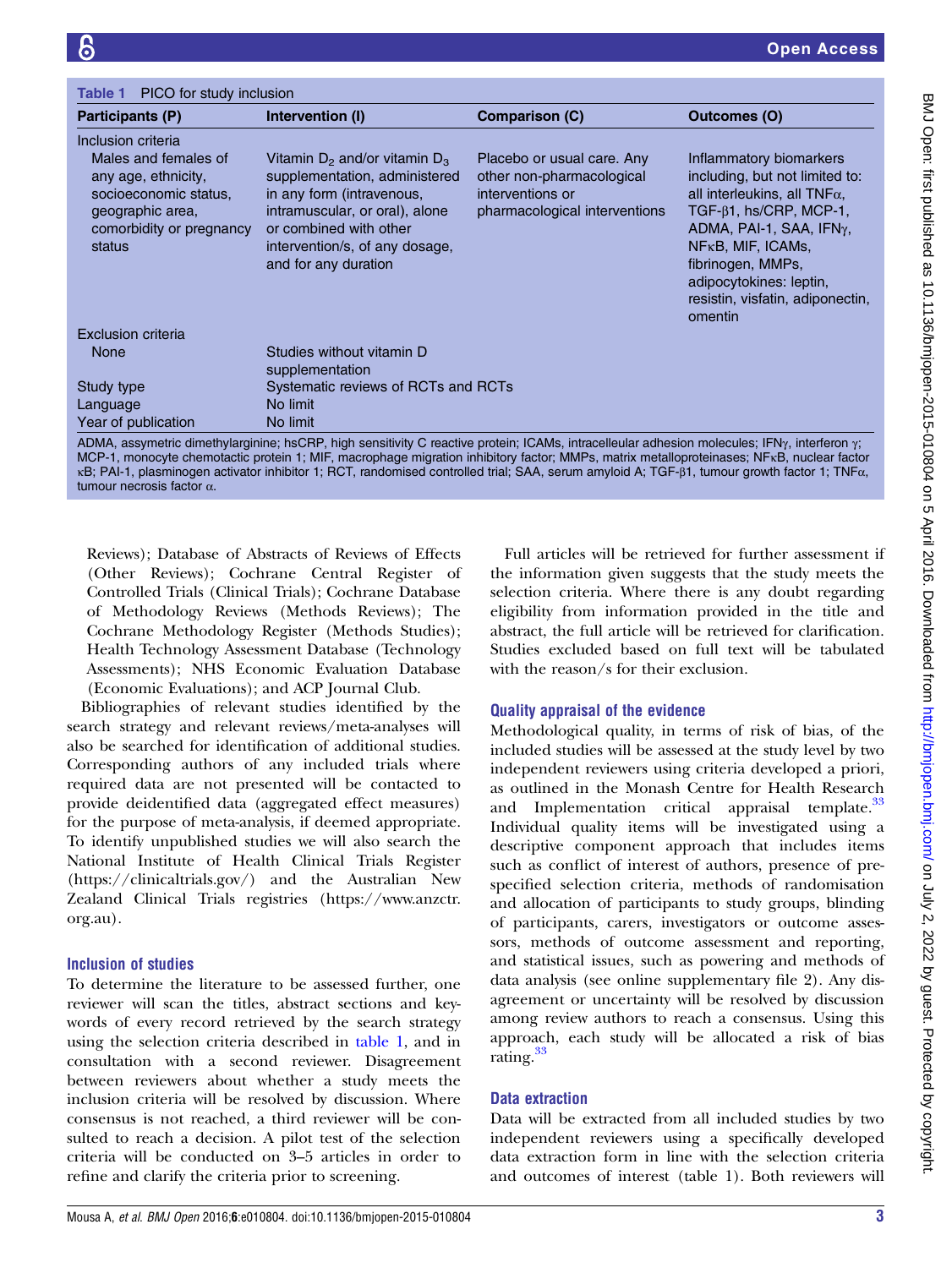check all computed data entries for meta-analyses, if applicable.

Extracted data will include mean values and SDs of the outcomes, and their CIs, point estimates and measures of variability, frequency counts for dichotomous variables, number of participants, intention-to-treat analysis, and validity results.

Outcomes may be reported as continuous measures of these inflammatory biomarkers, and in such cases, the mean or standardised mean difference along with their SDs and CIs will be used to measure the effects (see online supplementary file 2). Eligible outcomes may also be dichotomous and, as such, will include relative measures of inflammation risk (risk ratio or OR along with CIs), or absolute numbers of patients experiencing at least one episode of inflammation.

## Grading the body of evidence

The quality of the evidence for the effects of vitamin D supplementation on inflammatory markers and diseases will be assessed as high, moderate, low or very low using the GRADE approach.<sup>[34](#page-4-0)</sup> Quality of evidence will be graded by two independent reviewers based on risk of bias, imprecision, heterogeneity, indirectness and suspicion of publication bias. Quality will be reported at the study level, and where appropriate, at the outcome level, in line with PRISMA guidelines. Disagreements will be resolved by discussion, and where consensus cannot be reached, a third reviewer will be consulted. Interpretation of the grading scores is presented in table 2.

## DATA ANALYSIS AND SYNTHESIS Planned analyses

Data will be presented in summary tables and in narrative form to describe the populations, interventions and outcomes of the included studies. Where data is

| <b>Table 2</b> Grading the quality of the evidence (adapted<br>from GRADE Working Group, 2004) <sup>34</sup> |                                                                                                                                                                                      |  |  |
|--------------------------------------------------------------------------------------------------------------|--------------------------------------------------------------------------------------------------------------------------------------------------------------------------------------|--|--|
| Strength of                                                                                                  |                                                                                                                                                                                      |  |  |
| evidence                                                                                                     | Interpretation                                                                                                                                                                       |  |  |
| High quality                                                                                                 | Very confident in the estimate of the<br>effect, and further research is very<br>unlikely to change our confidence.                                                                  |  |  |
| Moderate quality                                                                                             | Moderately confident in the estimate of<br>the effect, but further research may<br>have an important impact on our<br>confidence and may change the<br>estimate.                     |  |  |
| Low quality                                                                                                  | Somewhat confident in the estimate of<br>the effect, but further research is very<br>likely to have an important impact on<br>our confidence and will likely change<br>the estimate. |  |  |
| Very low quality                                                                                             | Very little confidence in the estimate of<br>the effect as it is very uncertain.                                                                                                     |  |  |

available, or could be imputed or obtained from authors, between-group differences will be presented, and relative differences in outcomes will be assessed. Log transformation will be conducted where necessary. Aggregated effect measures will be used for meta-analyses where appropriate, when data are derived from clinically homogeneous groups (where participants, interventions and outcome measures are sufficiently similar), using a random effects model in Review Manager 5.3.5. Dichotomous outcomes will be presented as relative risks with 95% CIs, while continuous outcomes will be presented as weighted mean differences with  $95\%$  CIs. A p value of <0.05 will indicate statistical significance.

Statistical heterogeneity will be assessed using the  $I^2$ test, where  $I^2$  values over 50% indicate moderate to high heterogeneity. Descriptive analyses will be conducted for those studies which are deemed clinically heterogeneous, or present insufficient data for pooling.

#### Subgroup and sensitivity analyses

Subgroup analyses, or if applicable, metaregression analyses will be performed for factors presumed to cause variations in outcomes, and may include age, body mass index, dosage regimen, deficiency of participants at baseline, participant disease status and study duration.

Sensitivity analysis will be conducted if deemed appropriate, and factors to be included will be determined during the review process. Heterogeneity  $I^2 > 50\%$  will be explored through sensitivity analysis using risk of bias. For meta-analyses of more than 10 studies, funnel plots will be used to determine small study effects and potential publication bias.

## **DISCUSSION**

Although inflammatory processes are crucial for the human host defence against infectious agents and injury, prolonged systemic inflammation contributes to the pathophysiology of many chronic diseases.<sup>[1](#page-4-0)</sup> Moreover, there is limited knowledge on the potential of naturally occurring nutrients, such as vitamin D, in improving these inflammatory states and conditions.

To the best of our knowledge, this will be the first comprehensive systematic review investigating the effectiveness of vitamin D supplementation in improving inflammation in all populations, as previous reviews have been limited to investigating specific inflammatory conditions or population groups.  $26^{28}$   $30^{8}$  In addition, this review will include trials investigating inflammation independently, and/or as a risk factor in the pathophysiology of cardiometabolic diseases such as type 2 diabetes, heart disease or chronic inflammatory conditions such as Crohn's disease and rheumatoid arthritis. There is also a lack of sound evidence to justify biological or sociological differences between population subgroups, hence, the additional benefit of including populations of all ages and backgrounds in this review.